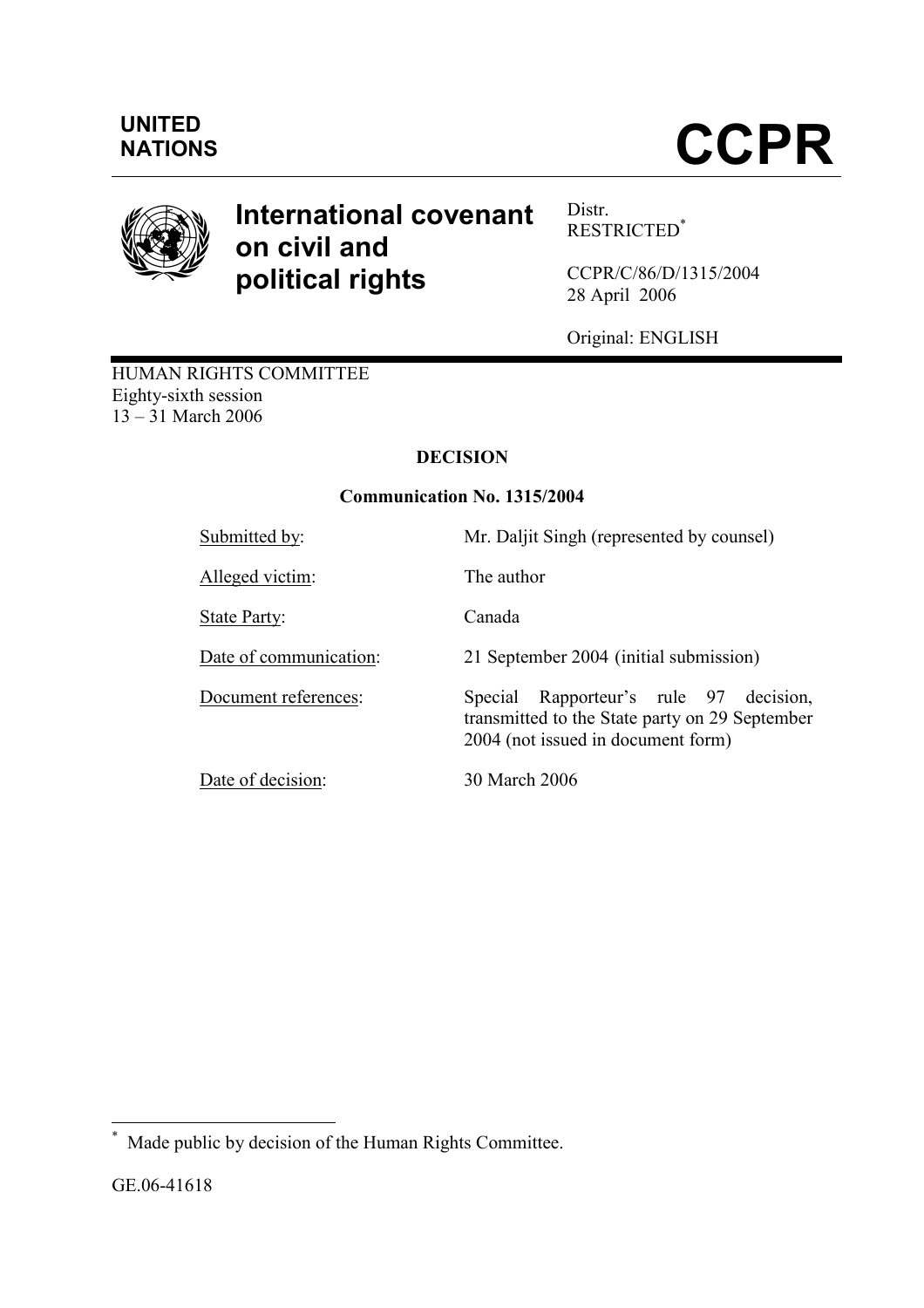Subject matter: Deportation to country of origin with risk of torture

Procedural issues: Interim Measures/Request by State party to lift Interim Measures

 Substantive issues: Risk of torture and death, review of expulsion order, unfair "suit at law", and ineffective remedy

Articles of the Covenant: 2, 6, 7, 13, 14

Articles of the Optional Protocol: 1 and 2

[ANNEX]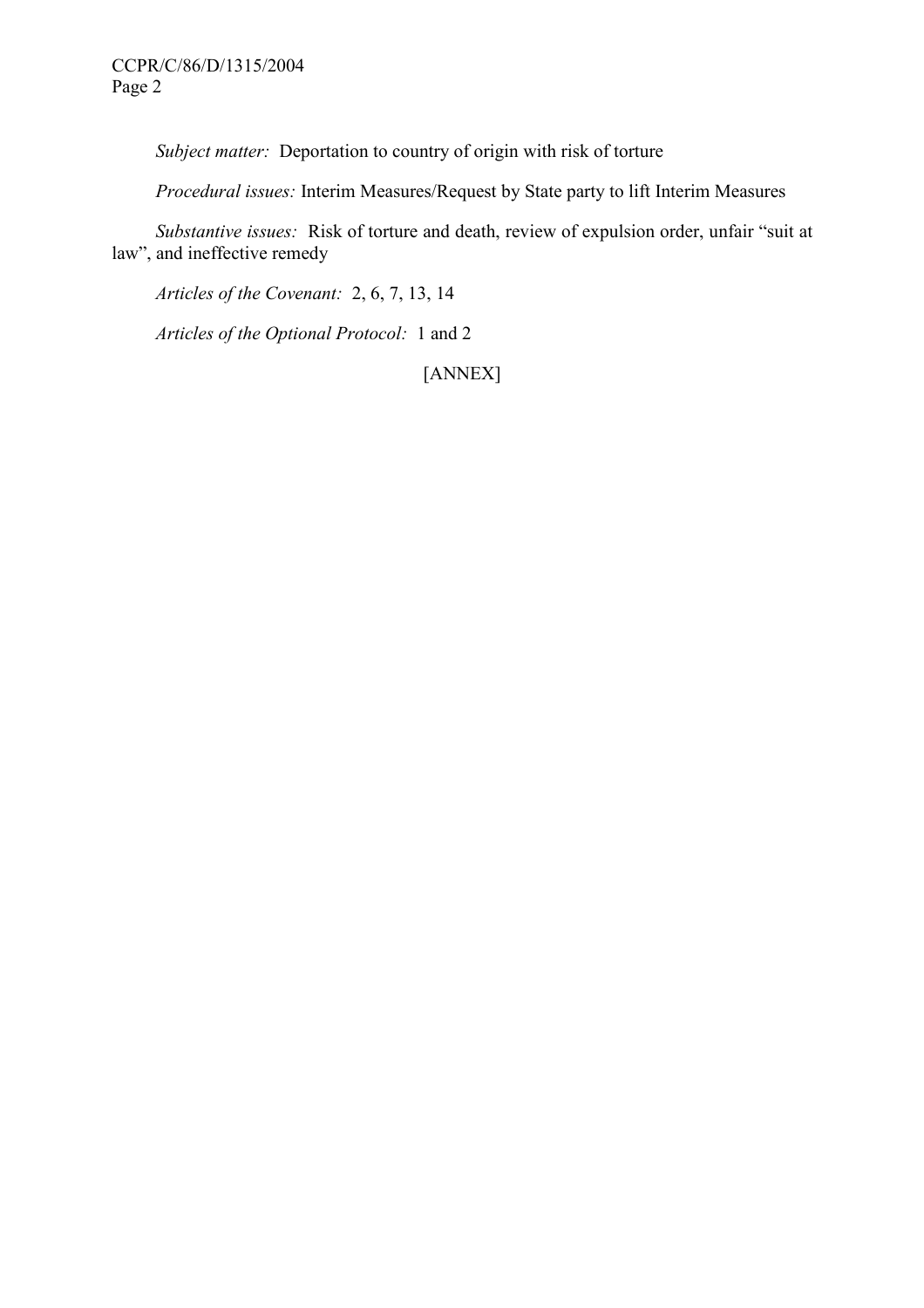## ANNEX

#### DECISION OF THE HUMAN RIGHTS COMMITTEE UNDER THE OPTIONAL PROTOCOL TO THE INTERNATIONAL COVENANT ON CIVIL AND POLITICAL RIGHTS

Eighty-sixth session

concerning

## Communication No. 1315/2004\*

| Submitted by:          | Mr. Daljit Singh (represented by counsel)) |
|------------------------|--------------------------------------------|
| Alleged victims:       | The author                                 |
| State Party:           | Canada                                     |
| Date of communication: | 21 September 2004 (initial submission)     |

 The Human Rights Committee, established under article 28 of the International Covenant on Civil and Political Rights,

Meeting on 30 March 2006,

Adopts the following:

 $\overline{a}$ 

#### DECISION ON ADMISSIBILITY

1.1 The author of the communication is Mr. Daljit Singh, an Indian citizen, currently awaiting deportation from Canada. He claims that his deportation would result in violations, by Canada, of his rights under articles 2, 6, 7, 13 and 14 of the International Covenant on Civil and Political Rights. He is represented by counsel.

1.2 On 5 November 2004, the Human Rights Committee, through its Special Rapporteur on New Communications, requested the State party, pursuant to Rule 92 of its Rules of Procedure, "not to deport the author before it provides the Committee with information as to whether it intends to remove the author to India, and before providing to the Committee its observations on the communication, pursuant to Rule 97 (old 91) of the Rules of Procedure." On 9 November 2004, following a request for clarification, the Committee requested the State party, "not to deport Mr. Daljit Singh to India before the State party has made its observations either on admissibility or the merits of the author's allegations and the Committee has acknowledged receipt".

<sup>\*</sup> The following members of the Committee participated in the examination of the present communication: Mr. Abdelfattah Amor, Mr. Nisuke Ando, Mr. Prafullachandra Natwarlal Bhagwati, Ms. Christine Chanet, Mr. Maurice Glèlè Ahanhanzo, Mr. Edwin Johnson, Mr. Walter Kälin, Mr. Ahmed Tawfik Khalil, Mr. Rajsoomer Lallah, Mr. Michael O'Flaherty, Ms. Elisabeth Palm, Mr. Rafael Rivas Posada, Sir Nigel Rodley, Mr. Ivan Shearer, Mr. Hipólito Solari-Yrigoyen, Ms. Ruth Wedgwood and Mr. Roman Wieruszewski.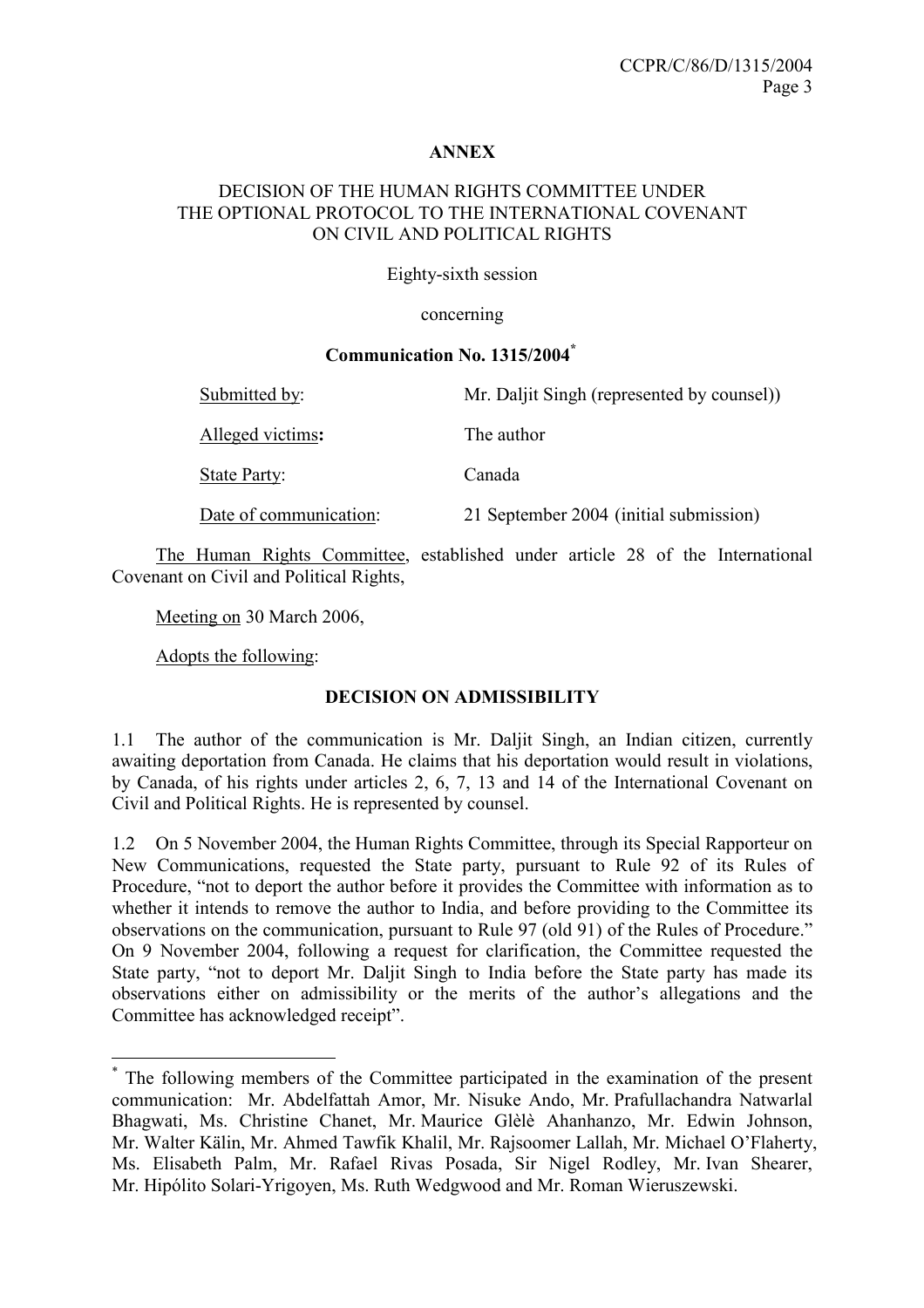#### The facts as presented by the author

2.1 The author lived in the village of Sonet, Ludhiana District, Punjab. He is the owner of a trucking company and owned four trucks. He is married and has two children. His wife and children remain in the village of Sonet. His mother, brother, sister and their respective families all live in British Columbia, Canada. His father died on 1 June 1999 in British Columbia.

2.2 On 15 September 1998, the author's brother-in-law and the driver of one of the author's trucks were stopped by police in Jammu and were accused of supporting a militant group. The author was arrested at 5.00am the following day at his home and detained by police. He claims that while in detention he was beaten and tortured. On 17 September, he was released thanks to the intervention of the mayor (Sarpanch), of the village, the village council and the president of the truckers' union, on the condition that he would report to the police about the militants' activities. A bribe was paid for his release. The author claims that his brother-inlaw and his driver were detained for one week and tortured. They were released on the same conditions as he. He claims that all three of them had medical treatment after their release.

2.3 In April 1999, the author was arrested again because he was suspected of helping the militants transport arms, munitions and explosives. After two days of detention, during which he claims that he was tortured again, his release was granted upon the intervention of the village mayor (Sarpanch), with the condition that he report monthly to the police station with information regarding his driver and other militants. He claims that he underwent medical treatment following his release and suffers from post traumatic stress disorder as a result. Fearing for his life, he decided to flee India. He claims that his wife and son were tortured in April 2003 after his departure.

2.4 On 3 June 1999, the author applied for and received a tourist visa to enter Canada to attend his father's funeral. On 6 June 1999, he arrived in Canada and on 30 June 1999, he applied for asylum. On 15 December 2000, his refugee claim was heard by the Refugee Division of the Immigration and Refugee Board ("the Board"), which decided, on 28 February 2001, that the author was not a Convention refugee because his testimony was implausible. His account of events was found not to have been credible.

2.5 On 10 July 2001, the Federal Court denied the author leave to apply for judicial review of the Board's decision. On 5 November 2003, the author's Pre-Removal Risk Assessment Application ("PRRA") was assessed negatively. On 5 November 2003, his application for permanent residence in Canada on humanitarian and compassionate grounds was denied. On 18 December 2003, the author applied for leave to apply for judicial review of the PRRA decision and a motion for stay of removal. On 19 January 2004, the Federal Court granted the stay of removal until a decision on the leave to apply for judicial review was made. On 3 May 2004, leave to apply for judicial review was denied by the Federal Court.

## The complaint

3.1 The author claims that, if he is removed to India, the State party would be in violation of articles 6, and 7 of the Covenant, to the extent that he will be subjected to torture, have no possibility of obtaining medical treatment, and possibly lose his life. In support of his claim, he refers to the torture he allegedly suffered in 1998 and 1999, and the allegation that his family members were beaten and harassed by the police since his departure.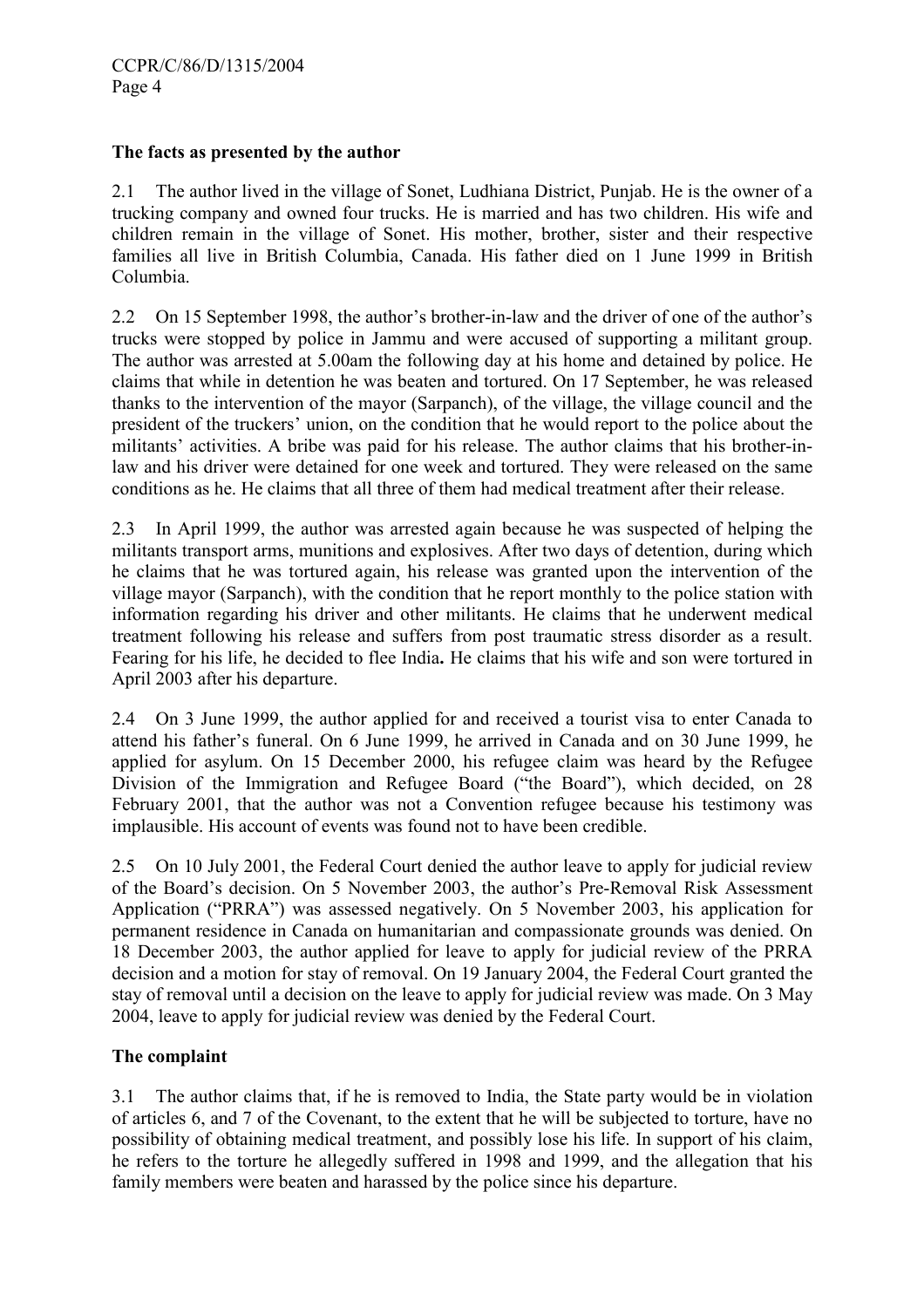3.2 The author claims that domestic proceedings leading to the removal order also violated articles 13, 14, and 2, of the Covenant. He claims that article 13 was violated by the "procedures" employed in this case and that the PRRA procedure is contrary to the Canadian Charter for Rights and Freedoms. He claims a violation of article 14, as the domestic authorities failed to consider carefully the evidence submitted in support of his case. Medical reports and photographs establishing that he and some of his family members are victims of torture, affidavits from the mayors of the surrounding villages about the problems he had had with the police, and a report following an investigation from the Sikh Human Rights Group into the incidents in question were not considered by the domestic authorities. In addition, information from other sources on the general human rights situation in India was not considered including, a Human Rights Watch Report of 10 June 2003, and an academic journal. The Board's and the PRRA's analysis of the human rights situation in India is said to be inaccurate. The author requests the Committee to review the evidence he submitted to the Federal Court, which in his view is sufficient proof of his current psychological state and the risk he will face if removed.  $\frac{1}{1}$ 

3.3 The author also claims a violation of articles 14 and 2, as the legal remedies available to him are ineffective. He alleges that there is no independent scrutiny in Canada of the risk of torture that asylum seekers may face upon return to their country of origin, and that procedures are administrative and result in summary decisions of deportation. PRRA officers are not independent, since they are employees of the Ministry which wishes to deport the applicant, and there is no effective judicial control of their decisions. An applicant must first apply for leave to appeal to the Federal Court and if granted the Court may only review errors of law. The author refers to the judgment of the Federal Court in a separate case, in which the Court set aside the decision of the immigration officer as it was considered to have been unreasonable and sent the matter back for reconsideration, to demonstrate that the PRRA procedure is ineffective He claims that the effectiveness of the judicial remedies in Canada was severely criticized by the Inter-American Commission of Human Rights, in a report dated 18 September 2001, on the situation of human rights of Asylum Seekers within the Canadian refugee Determination system (2000).

## State party's submission on admissibility and merits

 $\overline{a}$ 

4.1 On 22 December 2004, the State party contested the admissibility and merits of the communication. It submits that although it is of the view that the author has not exhausted domestic remedies, it is not contesting admissibility on this ground, given the lack of merit of the author's claims and the State party's wish to have the case dealt with as soon a possible.

4.2 The State party argues that the author has not sufficiently substantiated his claims under articles 6 and 7, for the purposes of admissibility. He confines himself to broad allegations

<sup>&</sup>lt;sup>1</sup> The author provides the following: information on the general human rights situation in India from NGOs; an affidavit from an Indian lawyer corroborating his story; a medical report of 31 May 2000 which concludes "this man's objective physical findings and his subjective allegations of torture are not incompatible"; a psychological report of 20 June 2000, which concludes that it is plausible that the post traumatic stress disorder suffered by the author results from the traumatic events reported by him, in particular torture in detention; photocopies of photographs of the author's back (too difficult to assess); and affidavits from mayors of villages in his region corroborating his story.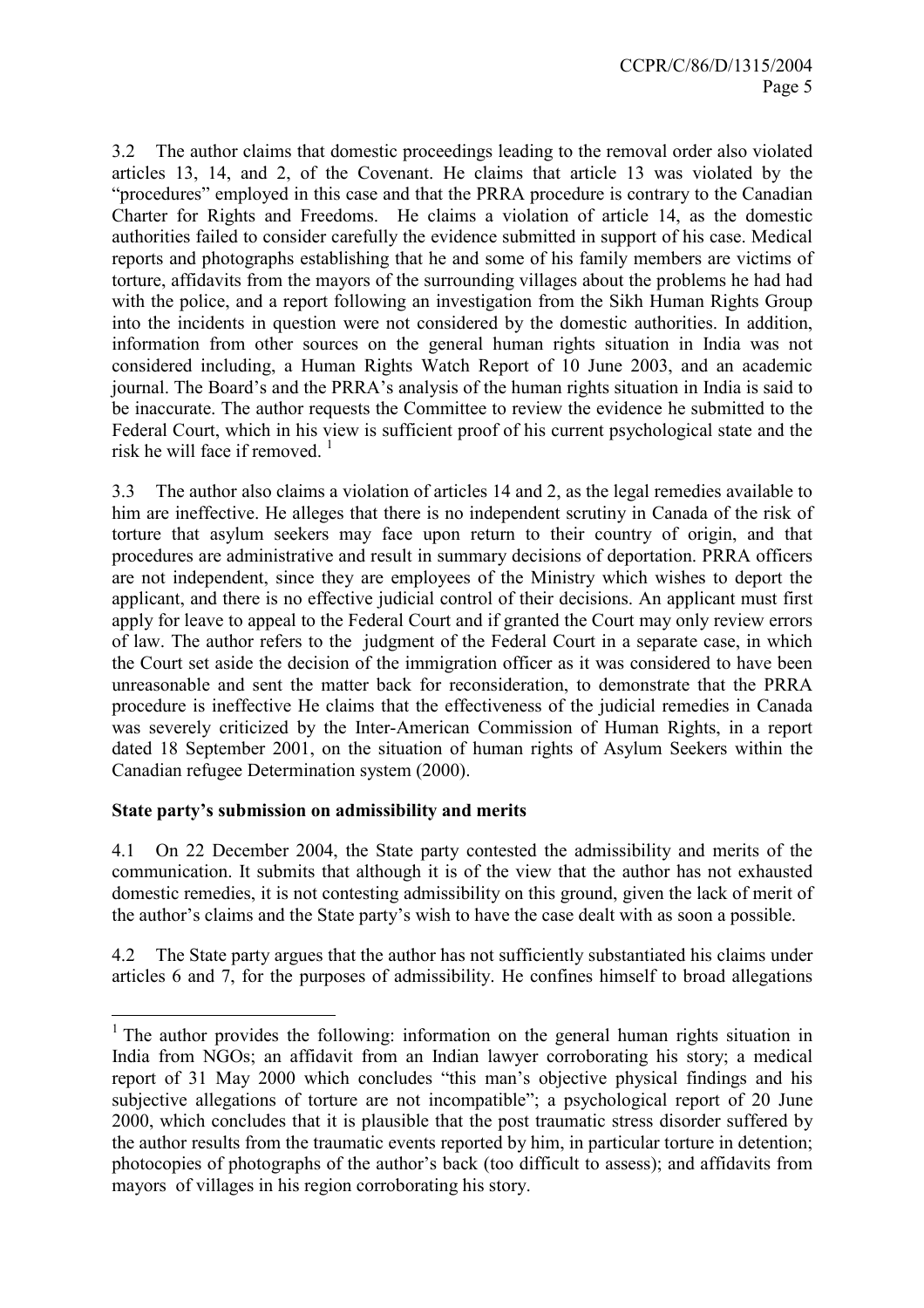that he would suffer a severe risk of torture based on the same facts and evidence as presented to Canadian tribunals. The State party relies on the findings of the Board and PRRA officer with respect to the author's lack of credibility, and submits that it is not within the scope of the Committee to re-evaluate findings of credibility or to weigh evidence or reassess findings of fact made by domestic courts or tribunals.

4.3 If the Committee wishes to re-evaluate the findings with respect to the author's credibility, the State party submits that his testimony about the relevant events contained contradictions, inconsistencies and improbabilities. It provides examples of such contradictions including the following: part of the author's written account was strikingly similar, in parts identical, to accounts from other unrelated claimants, also from India; the author's oral and written accounts about his employee, whom police allegedly accused of being involved with the militants, were contradictory; the allegations concerning his brotherin-law were contradictory and lacked credibility, in particular the allegation that although he had been caught with arms, explosives, and fake currency in his truck, he was released without charge, and continues to live in India; and similarly that the author's son, who was a registered owner of one of the trucks, had also been able to remain in India.

4.4 As to a photo the author provided to support the claim that his wife and son were tortured in April 2003, which was presented for the first time to the PRRA officer, the State party submits that the officer did not accord this photo any weight, considering that it could have been any woman and any young man on a hospital bed covered in bandages. Nor was it proof that even if the photo depicted the author's relations, that they had been tortured. The State party argues that if the author was able to obtain a photo of them in hospital, he could also have obtained a medical report corroborating their injuries, which he failed to do. If they had been tortured, the State party questions why they continue to live in their home town and have neither fled to another part of India nor out of the country altogether.

4.5 As to the medical report submitted to the Board, despite the conclusion that "this man's objective physical findings and his subjective allegations of torture are not incompatible", the Board did not attach probative value to the medical report because of its negative assessment of the credibility of the author and contradictions in his story about the origins of scars on his back. As to the psychological report, although the psychologist concluded that her analysis led her to believe that it was completely plausible that her diagnosis of post traumatic stress disorder is a result of the impact of the traumatizing events the author alleged to have undergone, the Board considered that there was no direct evidence, other than his own allegations, that he was exposed to traumatic events. Since the allegations were not found to be credible by the Board, the psychologist's report which was based on those allegations was not given probative value. The State party submits that doubts about the most important aspects of the author's story so seriously undermine his credibility that his allegations, are insufficient to substantiate his claim that he would be at risk of death or cruel and unusual treatment if returned to India.

4.6 As to the human rights situation in India, the author has not established that he would be at "personal risk" in India. Even if the human rights situation in India on occasion gives rise for concern, it is not sufficient by itself to be the basis of a violation of the Covenant if the author returns there. However, in the event that the Committee wishes to consider the human rights situation in India, the State party submits that the situation does not provide corroboration of the author's allegations. The human rights situation in India pertaining to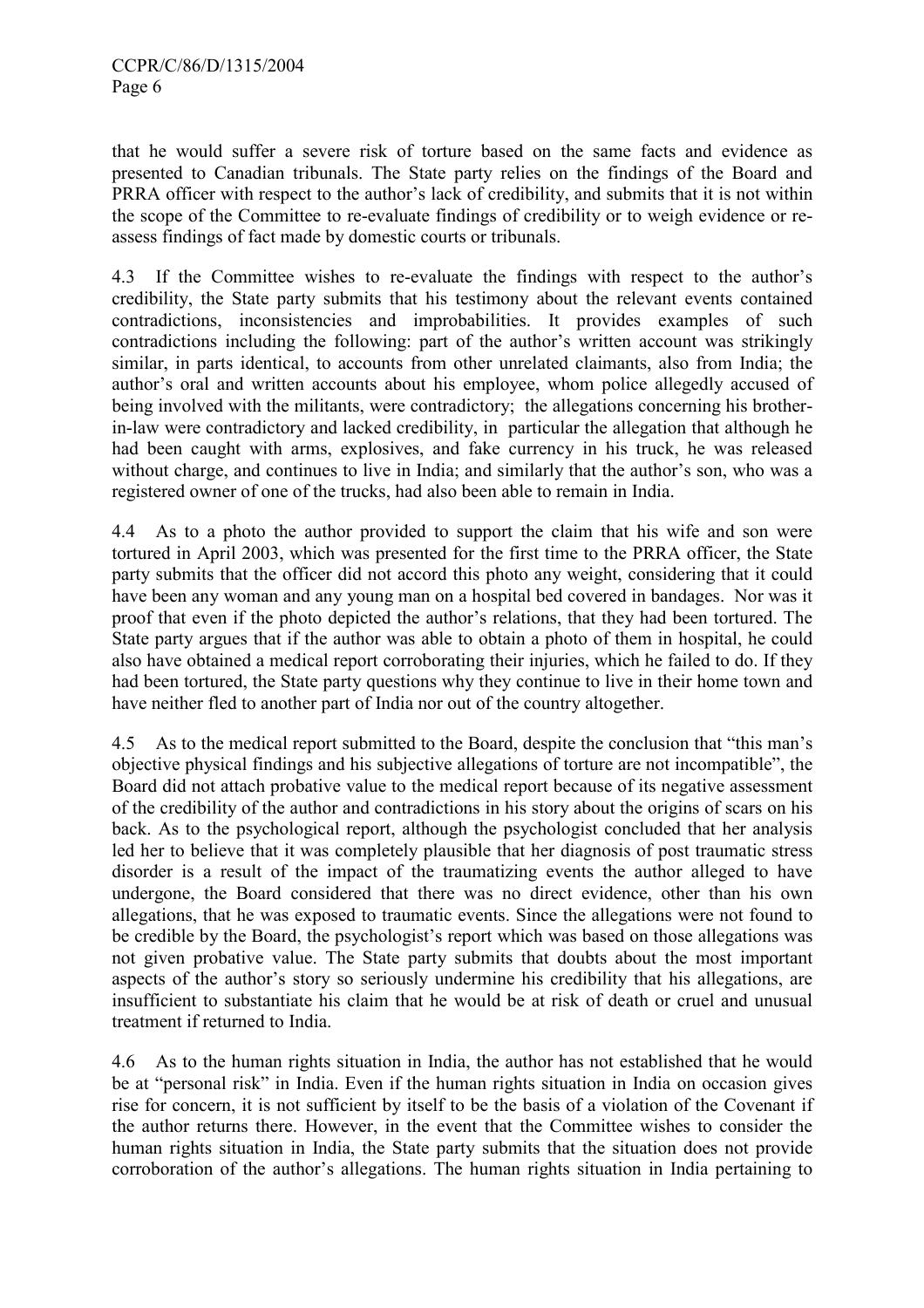Sikhs has improved so much that there is negligible risk of torture or any other ill-treatment on the part of police towards Sikhs. The State party refers to the country reports relied upon by the PRRA officer (Danish Immigration Service Report of 2001 and US Country Report 2002), stating that the situation of Sikhs in the Punjab is now stable and that only those considered to be high-profile militants may be at risk. The State party submits that it has taken into consideration the other reports submitted by the author including a 1999 report entitled "Lives Under Threat", which describes the present persecution of Sikhs in India, as well as a 2003 report by SikhSpectrum.com monthly which discusses judicial impunity for disappearances in the Punjab. The State party submits that the fact that abuses of human rights occurred in the past and impunity may continue in some cases does not render the author's story credible or substantiate his allegations. As to the judgement of the Federal Court in the case of Singh Shahi, in which the Court set aside the decision of the immigration officer and sent the matter back for reconsideration, the State party argues that this case demonstrates that the process is effective, as cases that warrant reconsideration will be reviewed. In this regard, the State party refers to the decision of the Committee against Torture, which having considered the case of B.S.S., did not find a violation of the Convention, and in fact commented on the effectiveness of the judicial remedies in Canada.<sup>2</sup>

4.7 The State party submits that the author has not substantiated his allegation, even on a prima facia basis, that he would be killed if returned to India. On article 7, the State party submits that the allegations do not establish risk at a level beyond mere "theory or suspicion" and do not establish a real and personal risk of torture or cruel, inhuman or degrading treatment or punishment. In the alternative, if it is suspected that the author was tortured in the past, which the State party denies, it was not in the recent past and is not by itself proof of a risk of torture in the future.

4.8 In the alternative, the State party argues that if the author does face a risk of death, torture or cruel, inhuman or degrading treatment or punishment if he returns to the Punjab, he has not shown that he does not have an internal flight alternative. Even though he may face hardship should he not be able to return home, that hardship would not amount to any treatment in violation of the Covenant.<sup>3</sup> Finally, even if all the contradictions in his story were overlooked and his evidence were regarded as credible, the fact that he allegedly fears mistreatment by the police if returned to India, and documentary evidence shows that at the present time this type of abuse is only directed against high profile militants. As the author is not a high profile militant, he is not someone who is likely to be targeted by the police.

4.9 As to the claims under articles 2, 13 and 14, the State party submits that these claims are inadmissible on the grounds of incompatibility with the provisions of the Covenant, pursuant to article 3 of the Optional Protocol. It invokes the Committee's jurisprudence to demonstrate that article 2 does not recognise an independent right to a remedy but arises only after a violation of a Covenant right has been established. In the alternative, the Covenant rights alleged to have been violated therein are rights protected in the Canadian Charter of

<sup>&</sup>lt;sup>2</sup> B.S.S v. Canada, Communication No. 183/2001, Views adopted on 12 May 2004.

 $3$  In this regard, it refers to the decision of the Committee against Torture, in B.S.S v. Canada, Communication No. 183/201, Views adopted on 12 May 2004, in which it found that although resettlement outside the Punjab would constitute a considerable hardship for the complainant the mere fact that he may not be able to return to his family and his home village does not amount to torture within the meaning of article 1 of the Convention.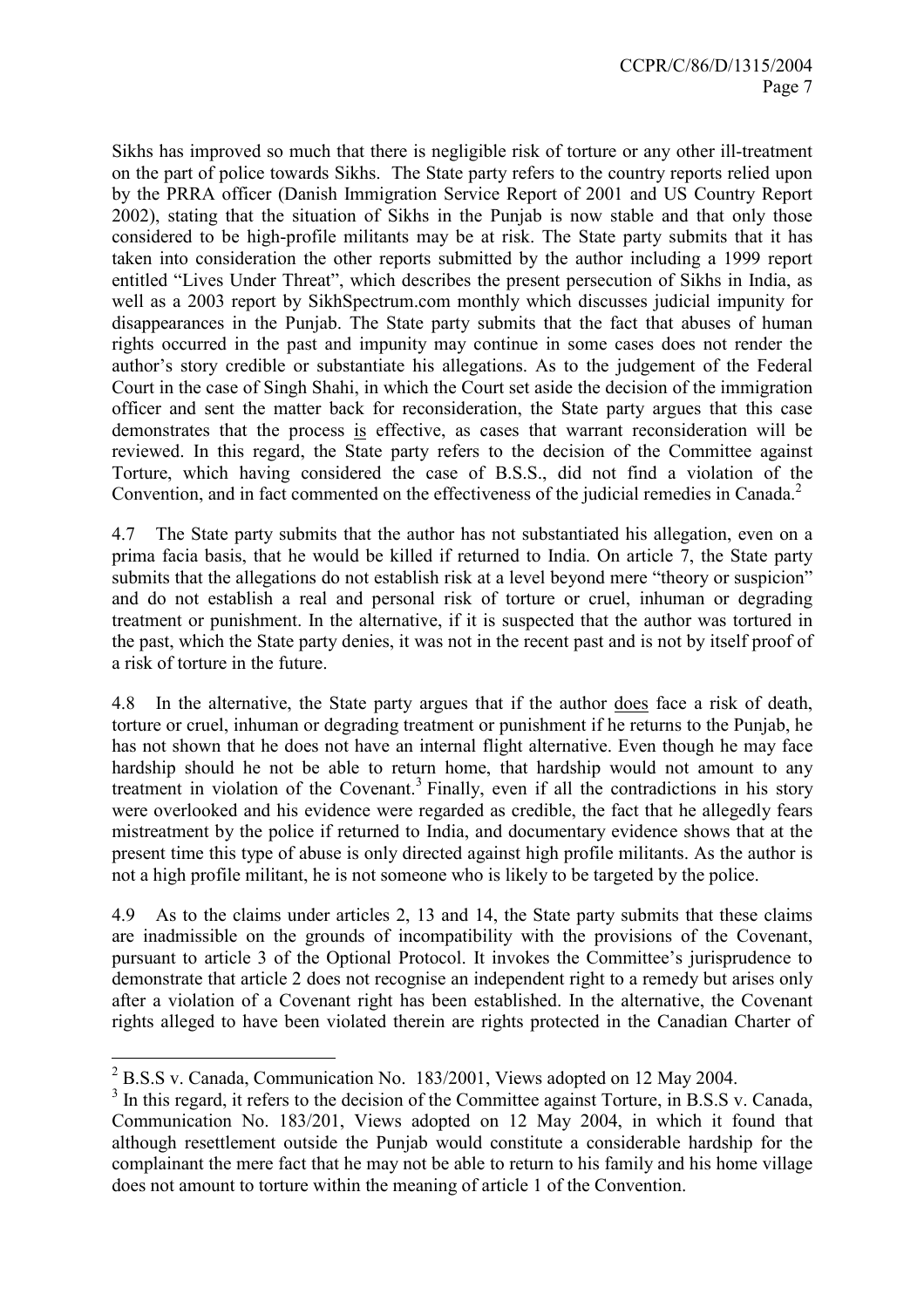Rights and Freedoms. It is argued that article 13 does not apply to the author, as he was determined not to be at risk in India, is subject to a lawful removal order and is not thus "lawfully in the territory" in Canada. The State party invokes the Committee's General Comment 15 and its finding in Maroufidou v. Sweden<sup>4</sup>, in which article 13 is considered to regulate only the procedure and not the substantive grounds for expulsion, and its purpose is to prevent arbitrary expulsions. The author has not established that the proceedings leading to the removal order against him were not in accordance with lawful procedures, or that the Canadian Government abused its power.

4.10 The State party submits that refugee and protection determination proceedings do not fall within the scope of article 14. They are in the nature of public law, the fairness of which is guaranteed by article  $13<sup>5</sup>$  In the alternative, if the immigration proceedings are considered to be the subject of article 14, the State party argues that they satisfy the guarantees contained therein. The author's case was heard by the Refugee Division of the Immigration and Refugee Board, an independent tribunal. He knew the case he had to meet, was represented by counsel, and had a full opportunity to participate, including testifying orally and making written submissions. He had access to judicial review, as well as the right to make a humanitarian and compassionate application.

4.11 As to the author's general claims relating to the scope of judicial review by the Federal Court and the PRRA procedures, the State party notes that it is not within the scope of the Committee to evaluate the Canadian system in general, but only to examine whether in the present case Canada complied with its obligations under the Covenant. In any event, there are previous decisions of international tribunals, including this Committee, which considered the impugned processes to be effective remedies<sup>6</sup>. While the Committee against Torture recently questioned whether the PRRA process could be effective in the case of one complainant<sup>7</sup>, due to its assumption that the risk assessment would be limited to new evidence in that case, in the current case, the PRRA officer considered all of the submissions and evidence presented

 4 Communication No. 58/1979, Views adopted on 9 April 1981.

<sup>&</sup>lt;sup>5</sup> In this regard, it refers to Y.L. v. Canada, Communication No. 112/1981 (1986), Decision adopted on 8 April 1986, V.M.R.B. v. Canada, Communication No. 236/1987, Decision adopted on 18 July 1988, and Ahani v. Canada, Communication No. 1051/2002, Views adopted on 29 March 2004.

<sup>&</sup>lt;sup>6</sup> Inter-American Commission on Human Rights, Organisation of American States, Report on the Situation of Human Rights of Asylum Seekers within the Canadian refugee determination system (2000). Human Rights Committee Views: Abu v. Canada, Communication No. 654/1995, Views adopted on 18 July 1997; Badu v Canada, Communication No. 603/1994, Views adopted on 18 July 1997, Nartey v. Canada, Communication No. 604/1994, Views adopted on 18 July 1997. Committee against Torture Decisions: P.S.S. v. Canada, Communication No. 66/1997, Views adopted on 13 November 1998; P.S. v. Canada, Communication No. 86/1997, Views adopted on 18 November 1999; R.K. v. Canada, Communication No. 42/1996, Views adopted on 20 November 1997; L.O. Canada, Communication No. 95/1997, Views adopted on 19 May 2000; M.A. v. Canada, Communication No. 22/1995, Views adopted on 3 May 1995. European Court of Human Rights: Vilvarajah and Others v. United Kingdom, 14 E.H.R.R- 218 (1991), para. 126.

<sup>7</sup> See Falcon Rios v. Canada, Communication No. 133/1999, Views adopted on 23 November 2004.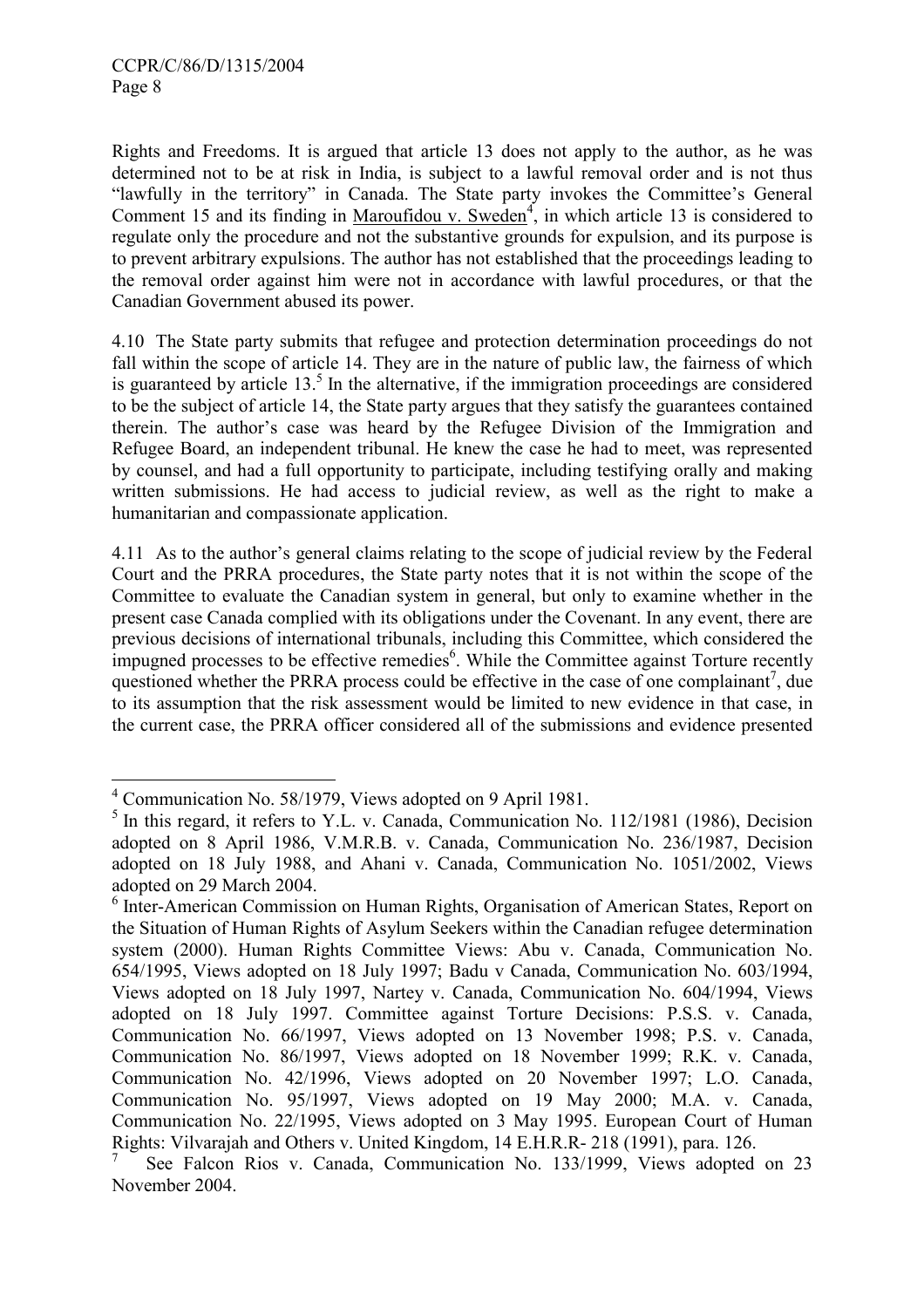by the author, including new evidence as well as that previously submitted to the Board, in her assessment of the risk he might face upon return.

4.12 If the Committee were to find the communication admissible, the State party requests the Committee to find the case without merit.

## Author's comments

5.1 On 20 March and 3 September 2005, the author commented on the State party's submission. He sets out the historical situation in the Punjab from the 1980s onwards in great detail to demonstrate that the author would be at risk of torture if returned there. On the alleged contradictions in his story, the author submits that it is not unusual that his story might resemble the stories of other Sikh truck drivers, as there is a high number of Sikhs in the trucking industry and many of them have been detained and tortured for giving rides to militants, or because of suspicion that they were carrying ammunition for the militants. He denies that he provided contradictory evidence on his employee and submits that his brotherin-law is in hiding and that his son has faced severe harassment. Despite the State party's claim to the contrary, the author insists that the pictures of the marks on his back were presented to the Board. He denies that no new evidence was presented to the PRRA and refers to the affidavits of the four local mayors (Sarpanch) relating to the danger he would suffer on return and the detention of his wife and son.

5.2 As to his claims of torture, the author submits that according to the evidence presented before the Indian Human Rights Commission, the Indian courts and international human rights organisations, the detention and torture he has described is consistent with the modus operandi of the Punjab police. The author notes that quotations from the Danish Immigration Service report referred to by the domestic authorities do not reflect the true conclusions of the report. Arbitrary arrests continue to take place, individuals other than those who are high profile are at risk, and there is no clear internal flight alternative. Other reports, including the Amnesty International Report of 2003, attest to this claim. The author provides further information to demonstrate the inadequacy of the system of review of asylum claims under the PRRA and the Federal Court.

## Issues and proceedings before the Committee

6.1 Before considering any claim contained in a communication, the Human Rights Committee must, in accordance with rule 93 of its rules of procedure, decide whether or not the communication is admissible under the Optional Protocol to the Covenant.

6.2 As to the author's allegation that he was not afforded an effective remedy to contest his deportation, the Committee observes that the author has not substantiated how the Canadian authorities' decisions failed in this case thoroughly and fairly to consider his claim that he would be at risk of violations of articles 6 and 7 if returned to India. In these circumstances, the Committee need not determine whether the proceedings relating to the author's deportation fell within the scope of application of articles 13 (as a decision upon which an alien lawfully present is expelled) or  $14$  (determination of rights and duties in a suit at law)<sup>8</sup>. This part accordingly is inadmissible under article 2 of the Optional Protocol.

 $\overline{a}$ <sup>8</sup>. See Committee's Views on communication No.1051/2002, Ahani v. Canada, para 10.5.